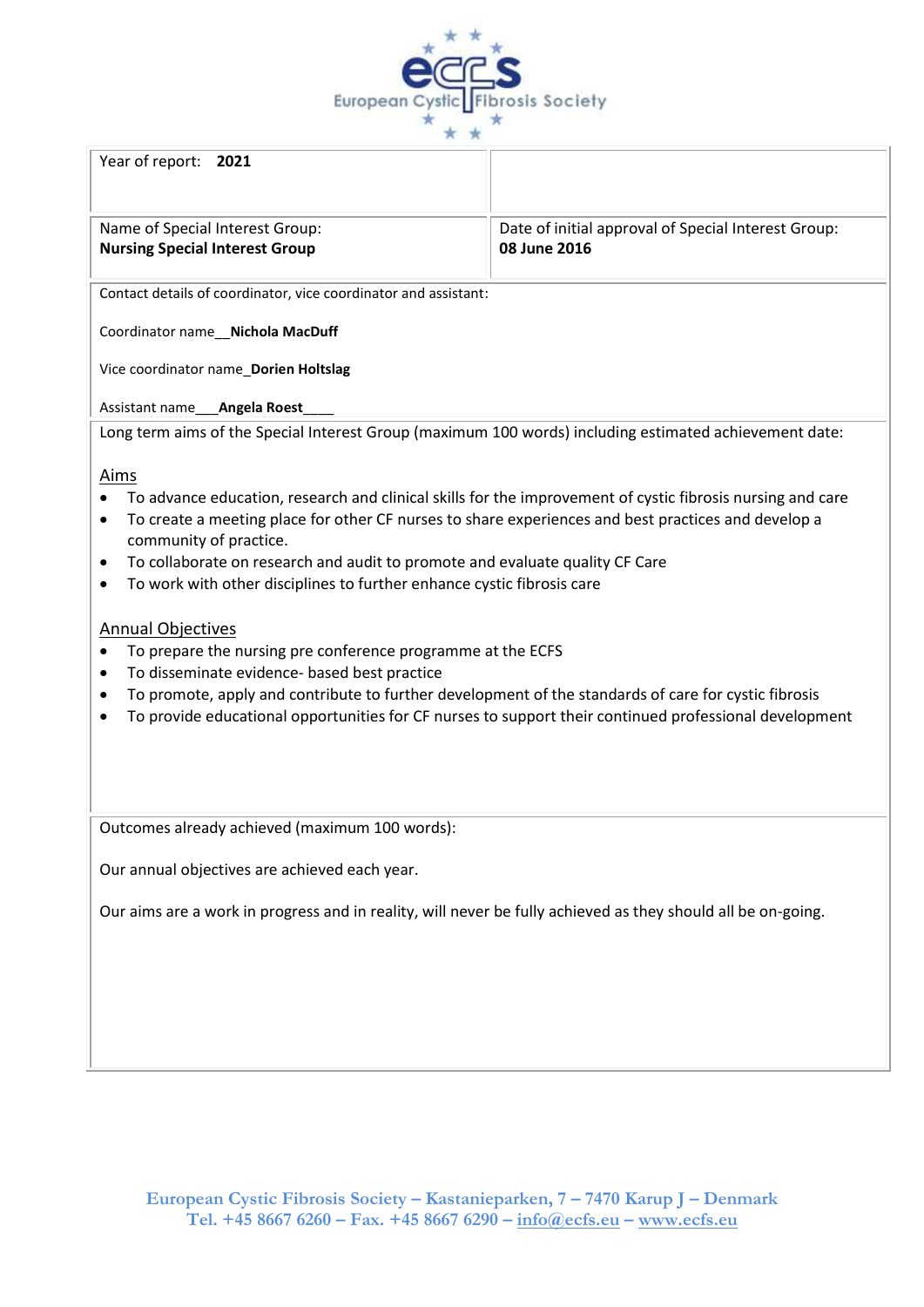

Report for this year (max 1000 words)

## Annual Objectives

- To prepare the nursing pre conference programme at the ECFS
- To disseminate evidence- based best practice
- To promote, apply and contribute to further development of the standards of care for cystic fibrosis
- To provide educational opportunities for CF nurses to support their continued professional development

Our current membership sits at 380. This number fluctuates slightly each year but has been consistently above 350 for the last few years. We are looking to increase membership numbers in the following ways:

- A regular Newsletter with updates and information of upcoming educational events and opportunities.
- Regular emails to our membership with information about the conference
- Regular surveys to ascertain what members want from their NSIG committee and what topics they would like to hear about at the NSIG study day

Unfortunately we were unable to hold a NSIG day in 2020 as most of the committee were redeployed during the pandemic and we did not have time to pull anything together. We have planned a half-day session for a member ship at the 2021 conference which we hope will be both interesting and interactive. Nursing is represented at the main conference and we are also running a session in the "tomorrow lounge" format.

The NSIG managed to hold committee elections in Liverpool in 2019 but not in 2020. As a result, positions have been held for longer than the normal 3 years by some (highlighted in yellow). Arrangements have been made to hold elections in 2022 and changes have been made as follows.

| Position  | 2019                  | 2020                  | 2021                    | 2022                  |
|-----------|-----------------------|-----------------------|-------------------------|-----------------------|
| Chair     | Sylvia Rodriguez      | Nichola MacDuff       | Nichola MacDuff         | Dorien Holtslag       |
| Vice      | Nichola MacDuff       | <b>Yulia Gendler</b>  | Dorien Holtslag         |                       |
| Secretary | Angela Röst           | Angela Röst           | Angela Röst             | <b>Esperie Burnet</b> |
| Treasurer | Signe Fog Sønderup    | <b>Annick Lacroix</b> | <b>Annick Lacroix</b>   |                       |
| Member    | <b>Yulia Gendler</b>  | Sylvia Rodriguez      | <b>Esperie Burnet</b>   |                       |
| Member    | Majda Ostir           | Majda Ostir           | <b>Majda Ostir</b>      |                       |
| Member    | <b>Annick Lacroix</b> |                       | <b>Sylvia Rodriguez</b> |                       |

Members of our committee currently have representation on the following :

- ECFS Scientific Committee
- ECFS Education Committee
- ECFS Standards of Care Committee